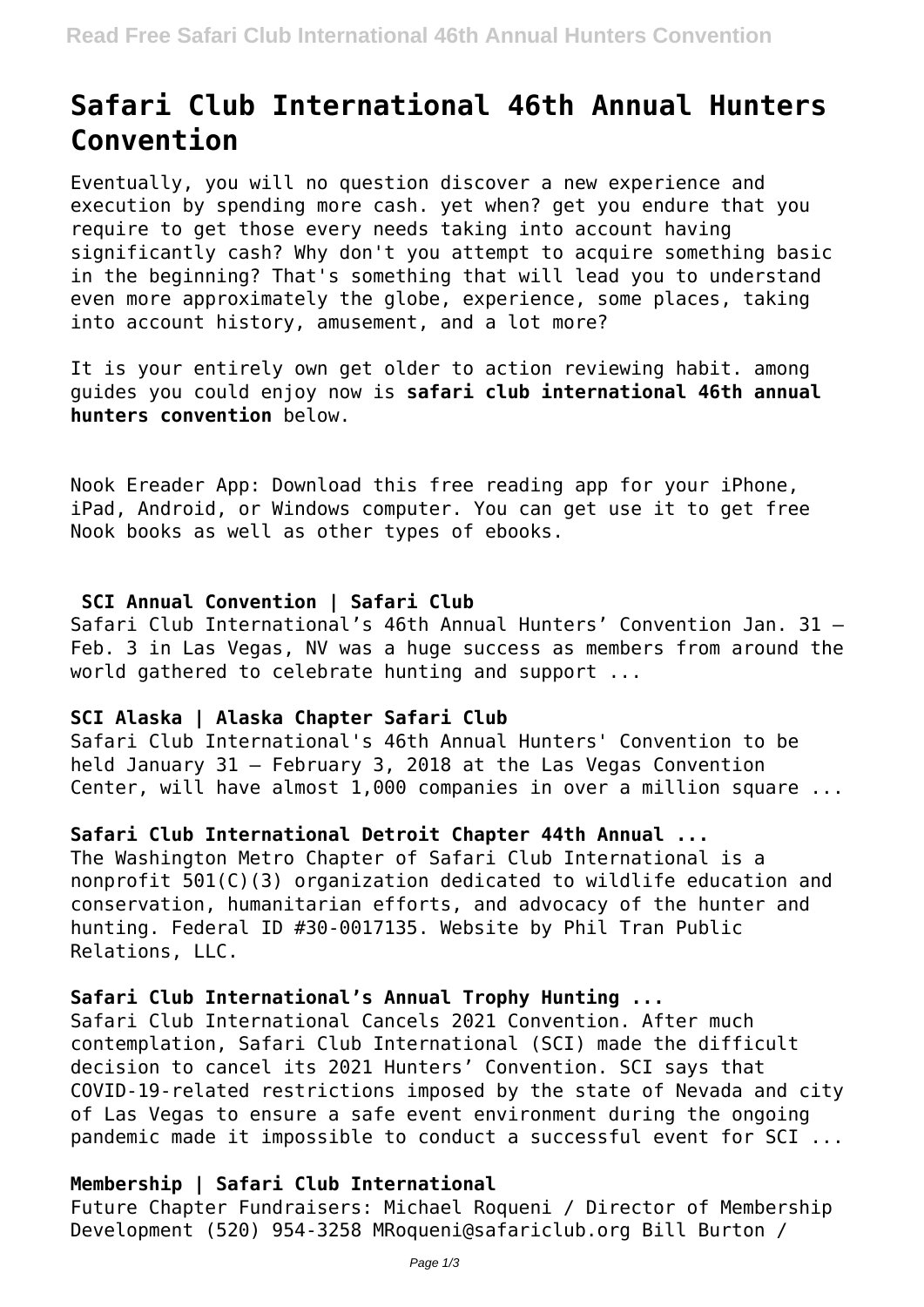Field Coordinator (970) 389-3771 bburton@safariclub.org

# **Shop SCI - Hunting & Shooting | Safari Club**

2011 annual report donate Since 2000, the SCI Foundation has provided more than \$80 million to promote science-based conservation through wildlife research, capacity building in governments, youth and teacher education, and humanitarian programs that show the importance of the hunting community in society around the world.

#### **Safari Club International 46th Annual**

Join us for our 46th Annual WORLD HUNTING EXPO February 26th-27th, 2021. This page will continue to be updated as we get closer to the actual date of the event. Live Auctions • Firearm and General Raffles • Silent Auctions • Taxidermy • Outfitters from Around the World. Exhibitor links are here. Minneapolis Marriot Northwest –

#### **Join Us for The Safari Club International's 46th Annual ...**

Safari Club International 46th Annual Hunter&#39:s Convention on Jan 31, 2018 in Las Vegas, NV at Las Vegas Convention Center. Attendees: 21,000

# **Chase the Adventure at the 2018 Safari Club International ...** Safari Club International's Auction Program is held as part of the

SCI Annual Hunters' Convention in Las Vegas. Proceeds from the sale of items benefit SCI and SCI Foundation mission programs of hunting advocacy, wildlife conservation, and humanitarian services.

# **Safari Club International**

Welcome to Safari Club international Alaska Chapter. Founded in 1971, Safari Club International (SCI) is the world leader in preserving the freedom to hunt and is a major contributor to conservation efforts worldwide. SCI Alaska Chapter (AK SCI) held its first banquet in 1975 and was formally incorporated in 1977.

# **Safari Club International Cancels 2021 Convention ...**

Safari Club International Detroit Chapter 44th Annual Banquet & Fundraiser Friday, March 6th & Saturday, March 7th, 2020 Over 80 items will be auctioned off during this two-day event, plus huge gun raffles, silent auction, knife draw and more. Meet outfitters from around the world and North America.

# **Home - MN Safari Club Intl.MN Safari Club Intl. | We are ...**

Photo by World Animal News Shockingly, thousands of trophy hunters from around the world will gather next week in Reno, Nevada, from (February 5th-8th), for Safari Club International's annual convention, which will feature approximately 870 exhibitors showcasing and selling sickening trophy hunting expeditions, wildlife parts and products – from animal heads to hides. In addition, avid  $\lceil \dots \rceil$